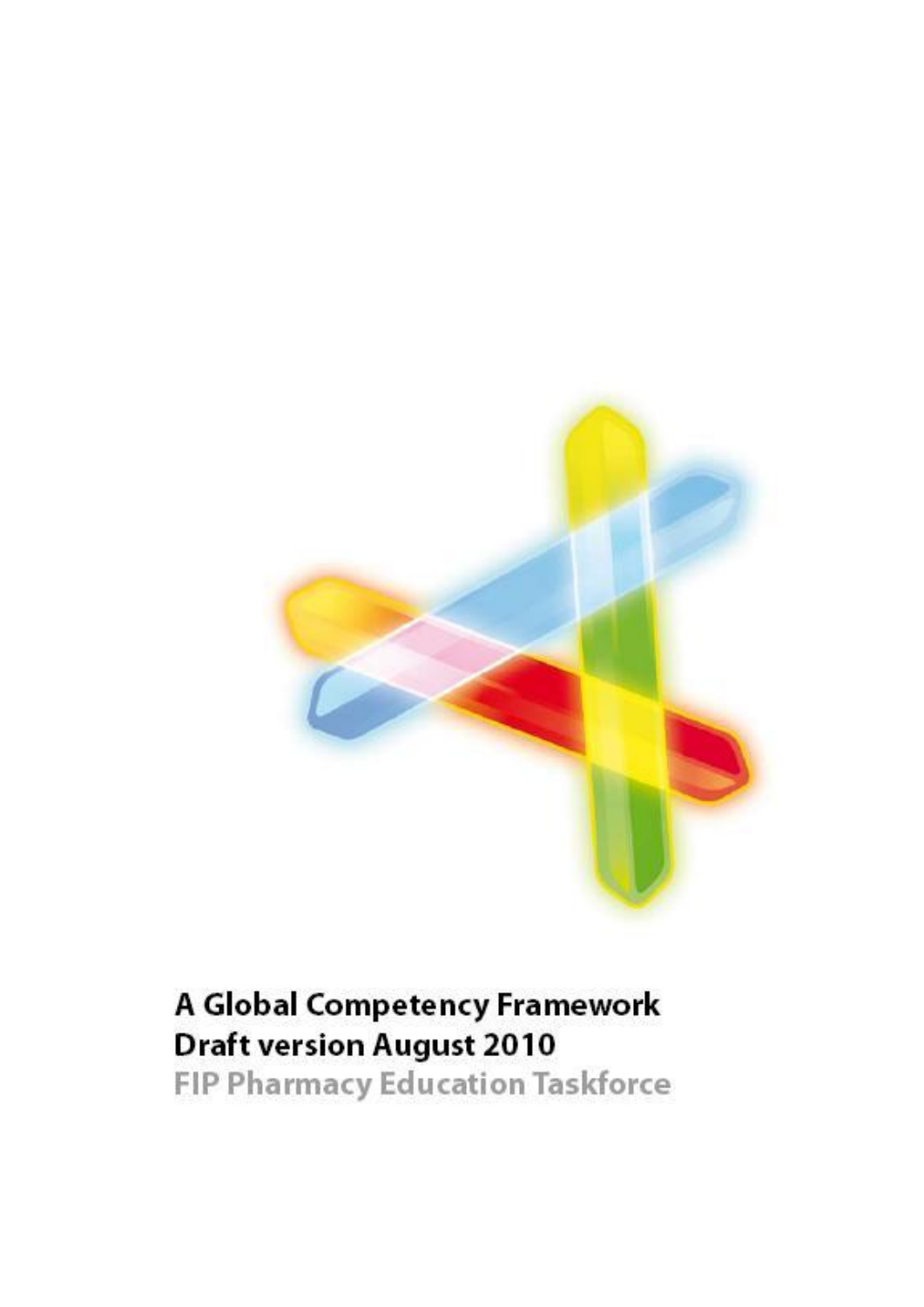# **A Global Competency Framework for Services Provided by Pharmacy Workforce**

# **The Drive for Developing a Global Competency Framework**

A competent practitioner workforce is an essential pre-requisite for all health care professions. The capacity to improve therapeutic outcomes, patients' quality of life, scientific advancement and enhancement of our public health imperatives are dependent on the foundation of competence. Before overarching capability, or **competence**, can be determined, the specific **competencies** that comprise that capability must be identified<sup>1,2,3</sup>. In this case, competencies refer to the knowledge, skills, attitudes and behaviours that an individual develops through education, training and work experience<sup>4</sup>. Taken together, these competencies form a **competency framework** that can contribute towards the development, within an individual, of effective and sustained performance.

**Competency frameworks** have become increasingly popular in global education due to the need for transparency in the training, development and accreditation of healthcare professionals. The evidence to support their routine use is now unequivocal $5.6,7$ .

One of the first health professions to apply these concepts universally for developing a **global competency framework** is medicine. The World Federation for Medical Education (WFME) has a priority to ensure that competencies of physicians are globally applicable and transferable, accessible and transparent. According to the WFME, international standards can be defined for basic medical education, taking in account the variations of countries due to the differences in teaching, culture, socio-economic conditions and health systems, among others. Nonetheless, the scientific basis of medicine is universal. **We believe such guidance is also possible for pharmacy.**

*For these reasons, the FIP Pharmacy Education Taskforce has been working for several years to develop a global competency framework for pharmaceutical services.* More information about the Pharmacy Education Taskforce, the scope of its activities and how to become involved is available on pages 10-11 of this booklet.

It is important to recognise that once finalized, the Global Competency Framework is intended to act as a **mapping tool** (which by its nature will continue to progress as the profession evolves). Because it is founded in outcomes of education and training, this document will have interest and applicability for leaders, educators, regulators and practitioners who are working towards global harmonisation of the practice-based expectations for our practitioners. This could have important applications for fostering transnational collaboration and enhancing all aspects of our professional scope of practice, across all sectors and settings.

# **Developing the Draft Global Competency Framework**

Following a literature search (2008) and global survey (2009), 47 documents were retrieved and grouped into categories (eg, competency frameworks, good pharmacy practice, or regulatory documents). Eight documents were closely related to educational development frameworks for practitioners<sup>8-18</sup>.

- **Australia -** Pharmaceutical Society of Australia. Competency Standards for Pharmacists in Australia 2003.
- **Canada -** National Association of Pharmacy Regulatory Authorities. Model Standards of Practice for Canadian Pharmacists. 2003.
- **International Pharmaceutical Federation** FIP Global Conference on the Future of Hospital Pharmacy, Final Basel Statements. December 2008.
- New Zealand Pharmacy Council of New Zealand. Competency Framework for the Pharmacy Profession. August 2006.
- **Thailand -** Thai Pharmacy Council. Standard criteria for pharmacy practitioners 2002. Bangkok: Thai Pharmacy Council. 2002
- **United Kingdom -** Competency Development and Evaluation Group. General Level Framework, a Framework for Pharmacist Development in General Pharmacy Practice. October 2007.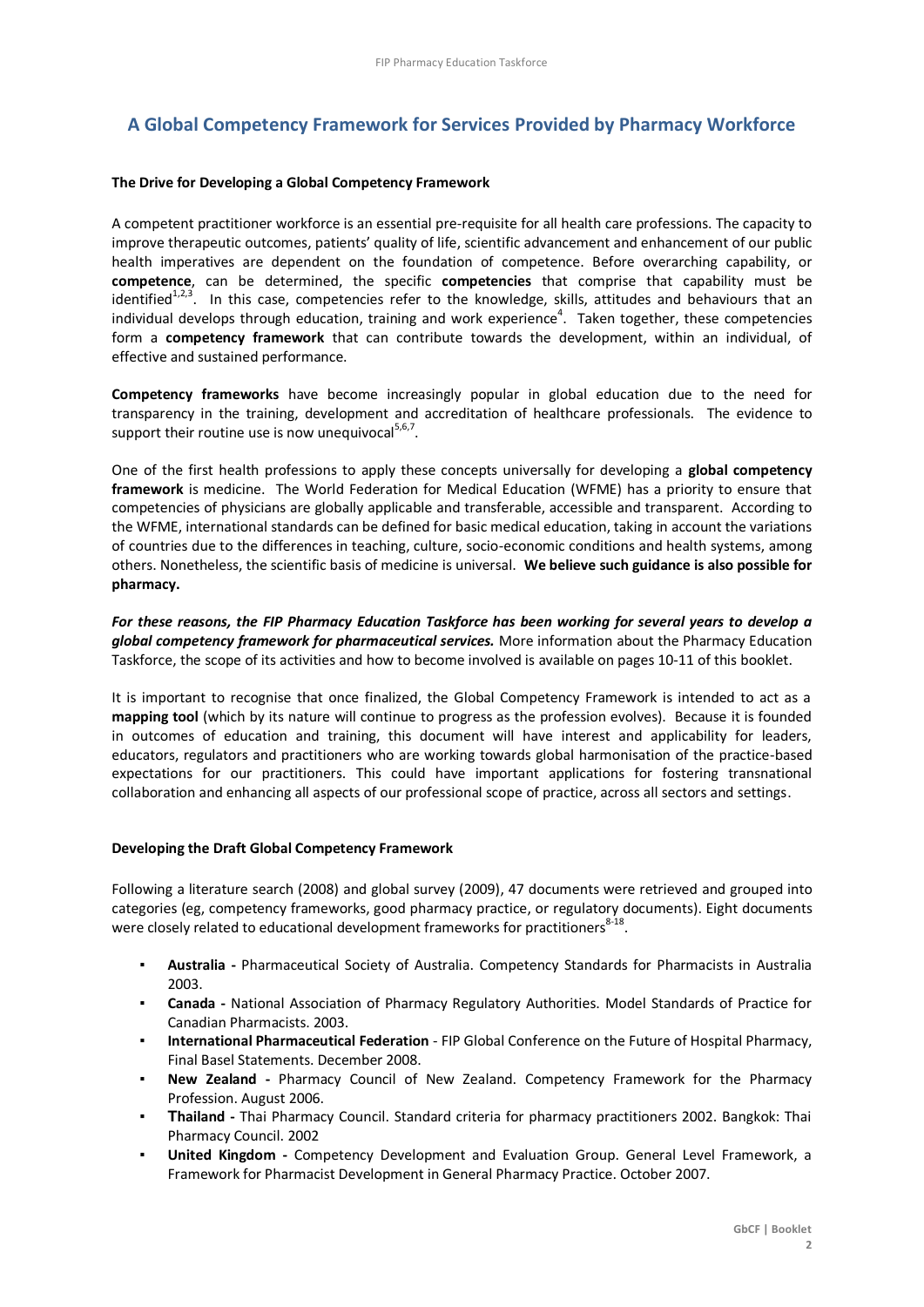- **United States of America** The Council on Credentialing in Pharmacy. Scope of Contemporary Pharmacy Practice: Roles, Responsibilities, and Functions of Pharmacists and Pharmacy Technicians. A Resource Paper of the Council on Credentialing in Pharmacy.
- **Zambia** Background paper on Human Resources Development. Republic of Zambia, Ministry of Health. 1996.

A comparative study was conducted to identify common behaviours within the different frameworks, resulting in a comprehensive table of elements which were further categorized into the domains of Pharmaceutical Public Health, Pharmaceutical Care, Organisation and Management, and Professional/Personal (Figure 1).



**Figure 1 - Domains and illustrative examples from the draft GbCF for pharmaceutical services**

The draft Global Competency Framework (GbCF) contains a core set of behavioural competencies synthesised from the above documents that should be generally applicable for the pharmacy workforce worldwide. The draft framework has been through a process of consensus group meetings, content validation meetings and an iterative content phase to reach this stage.

#### **Next Steps for the Draft Global Competency Framework**

The Pharmacy Education Taskforce now wishes to engage with a wider constituency of practitioners, in order to validate this draft framework to ensure it will meet general needs as a mapping tool. The purpose of this input is to evaluate the relevance and validity of the current draft, and to specifically capture reactions to the behavioural competencies.

For this reason, an online survey form has been created to widen the engagement with this new instrument. **The survey is available at the following address - <http://www.codegnet.org.uk/gbcf/> and we are requesting that all pharmacists complete it.** Although all the materials you will need to respond to the survey are available online, a printed version of the draft framework as well as the operational definitions supporting the work are included in this booklet for your convenience.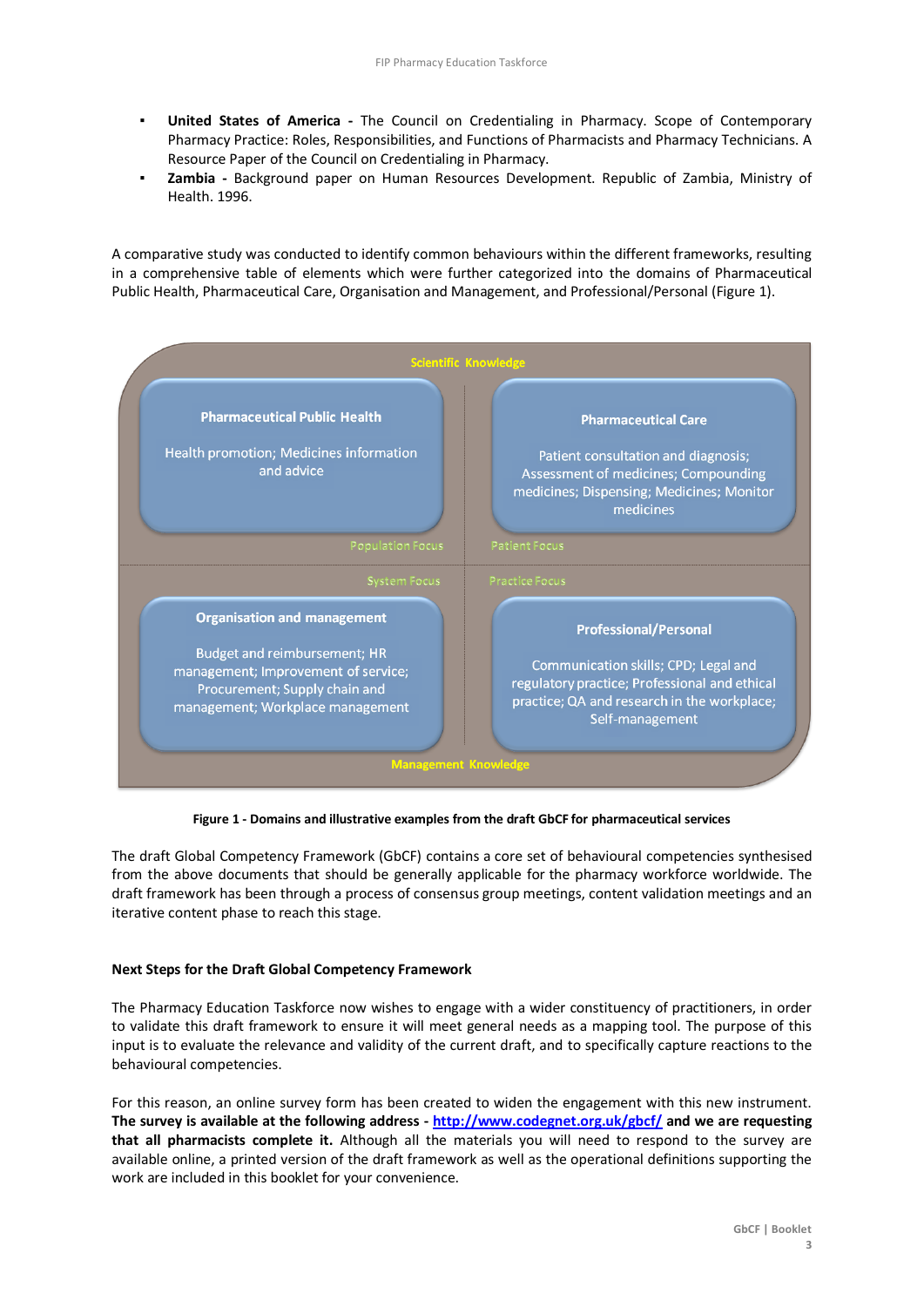Further consensus panels will be conducted using a modified Delphi approach following the FIP Congress 2010 and responses to the validation survey. Updated progress reports will be circulated to the Taskforce's Community of Practice in order to ensure maximum engagement with project progress.

Thank you for taking an interest in this unique global development project, which we anticipate will result in a valid and useful framework for the benefit of educators, regulators and practitioners in all countries.

# **Contact**

To find out more about the project please contact [andreiafbruno@gmail.com](mailto:andreiafbruno@gmail.com) or see [www.fip.org/education](http://www.fip.org/education) Andreia Bruno | Project Research Coordinator FIP Collaborating Centre | LIDC/SOP | 36 Gordon Square | WC1H 0PD London UK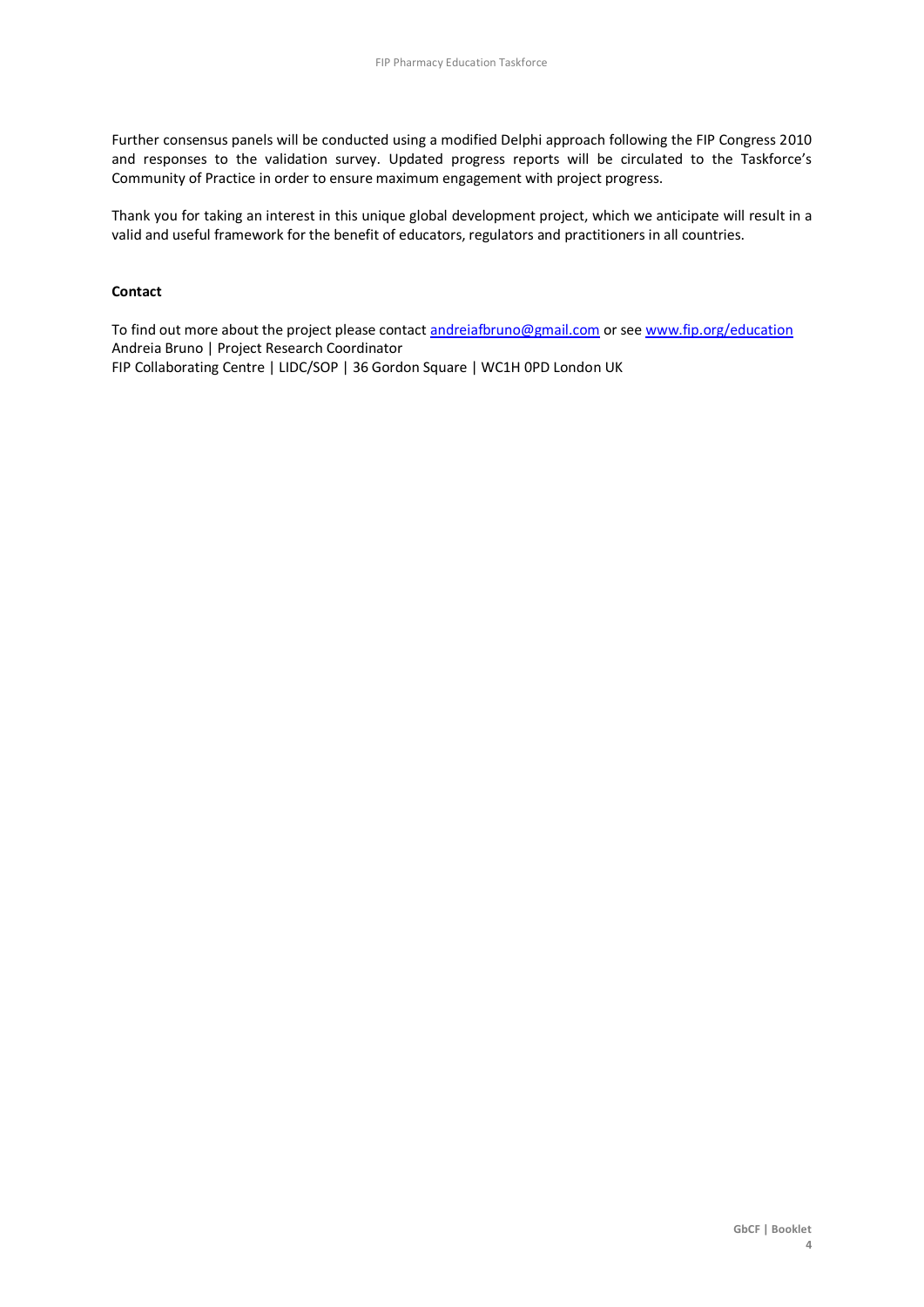# **Global Competency Framework Draft Version | August 2010**

| <b>Pharmaceutical Public Health Competencies</b>               |                                                                                                                                                                                                                                                                                                    |  |
|----------------------------------------------------------------|----------------------------------------------------------------------------------------------------------------------------------------------------------------------------------------------------------------------------------------------------------------------------------------------------|--|
| <b>Competencies</b>                                            | <b>Behaviours</b>                                                                                                                                                                                                                                                                                  |  |
|                                                                |                                                                                                                                                                                                                                                                                                    |  |
|                                                                | Assess the primary healthcare needs (taking into account the cultural and social setting of the patient)                                                                                                                                                                                           |  |
| Health promotion                                               | Advise on health promotion, disease prevention and control, and healthy lifestyle                                                                                                                                                                                                                  |  |
| Medicines information and advice                               | Counsel population on the safe and rational use of medicines and devices (including the selection, use, contraindications, storage, and<br>side effects of non-prescription and prescription medicines)                                                                                            |  |
|                                                                | Identify sources, retrieve, evaluate, organise, assess and disseminate relevant medicines information according to the needs of patients<br>and clients and provide appropriate information                                                                                                        |  |
| <b>Pharmaceutical Care Competencies</b><br><b>Competencies</b> | <b>Behaviours</b>                                                                                                                                                                                                                                                                                  |  |
|                                                                |                                                                                                                                                                                                                                                                                                    |  |
|                                                                | Appropriately select medicines (e.g. according to the patient, hospital, government policy, etc)                                                                                                                                                                                                   |  |
| Assessment of medicines                                        | Identify, prioritise and act upon medicine-medicine interactions; medicine-disease interactions; medicine-patient interactions;<br>medicines-food interactions                                                                                                                                     |  |
| Compounding medicines                                          | Prepare pharmaceutical medicines (e.g. extemporaneous, cytotoxic medicines), determine the requirements for preparation<br>(calculations, appropriate formulation, procedures, raw materials, equipment etc.)<br>Compound under the good manufacturing practice for pharmaceutical (GMP) medicines |  |
|                                                                |                                                                                                                                                                                                                                                                                                    |  |
|                                                                | Accurately dispense medicines for prescribed and/or minor ailments and monitor the dispense (re-checking the medicines)                                                                                                                                                                            |  |
|                                                                | Accurately report defective or substandard medicines to the appropriate authorities                                                                                                                                                                                                                |  |
| Dispensing                                                     | Appropriately validate prescriptions, ensuring that prescriptions are correctly interpreted and legal                                                                                                                                                                                              |  |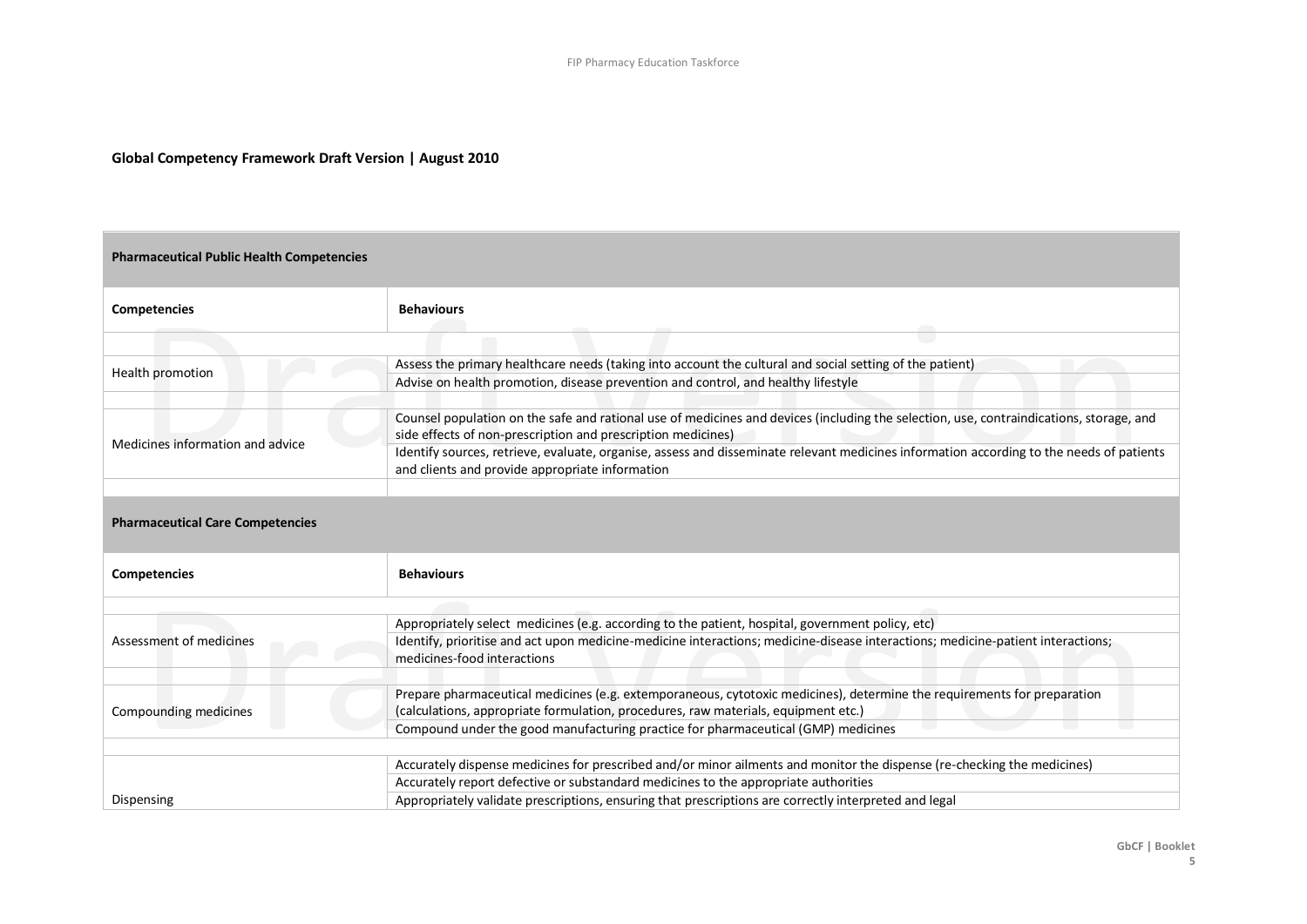|                                    | Document and act upon dispensing errors<br>Implement and maintain a dispensing error reporting system and a 'near misses' reporting system<br>Label the medicines (with the required and appropriate information)<br>Learn from and act upon previous 'near misses' and 'dispensing errors' |
|------------------------------------|---------------------------------------------------------------------------------------------------------------------------------------------------------------------------------------------------------------------------------------------------------------------------------------------|
|                                    |                                                                                                                                                                                                                                                                                             |
|                                    |                                                                                                                                                                                                                                                                                             |
|                                    |                                                                                                                                                                                                                                                                                             |
|                                    |                                                                                                                                                                                                                                                                                             |
|                                    |                                                                                                                                                                                                                                                                                             |
|                                    | Advise patients on proper storage conditions of the medicines and ensure that medicines are stored appropriately (e.g. humidity,<br>temperature, expiry date, etc.)                                                                                                                         |
| <b>Medicines</b>                   | Appropriately select medicines formulation and concentration for minor ailments (e.g. diarrhoea, constipation, cough, hay fever, insect<br>bites, etc.)                                                                                                                                     |
|                                    | Ensure appropriate medicines, route, time, dose, documentation, action, form and response for individual patients                                                                                                                                                                           |
|                                    | Package medicines to optimise safety (ensuring appropriate re-packaging and labelling of the medicines)                                                                                                                                                                                     |
|                                    |                                                                                                                                                                                                                                                                                             |
|                                    | Apply guidelines, medicines formulary system, protocols and treatment pathways                                                                                                                                                                                                              |
| Monitor medicines therapy          | Ensure therapeutic medicines monitoring, impact and outcomes (including objective and subjective measures)                                                                                                                                                                                  |
|                                    | Identify, prioritise and resolve medicines management problems (including errors)                                                                                                                                                                                                           |
|                                    | Apply first aid and act upon arranging follow-up care                                                                                                                                                                                                                                       |
|                                    | Appropriately refer                                                                                                                                                                                                                                                                         |
|                                    | Assess and diagnose based on objective and subjective measures                                                                                                                                                                                                                              |
| Patient consultation and diagnosis | Discuss and agree with the patients the appropriate use of medicines, taking into account patients' preferences                                                                                                                                                                             |
|                                    | Document any intervention (e.g. document allergies, medicines and food, in patient medicines history)                                                                                                                                                                                       |
|                                    | Obtain, reconcile, review, maintain and update relevant patient medication and diseases history                                                                                                                                                                                             |
|                                    |                                                                                                                                                                                                                                                                                             |
|                                    |                                                                                                                                                                                                                                                                                             |

# **Organisation and Management Competencies**

| <b>Competencies</b>      | <b>Behaviours</b>                                                                                                               |  |
|--------------------------|---------------------------------------------------------------------------------------------------------------------------------|--|
|                          |                                                                                                                                 |  |
| Budget and reimbursement | Acknowledge the organisational structure                                                                                        |  |
|                          | Effectively set and apply budgets                                                                                               |  |
|                          | Ensure appropriate claim for the reimbursement                                                                                  |  |
|                          | Ensure financial transparency                                                                                                   |  |
|                          | Ensure proper reference sources for service reimbursement                                                                       |  |
|                          |                                                                                                                                 |  |
|                          | Demonstrate organisational and management skills (e.g. know, understand and lead on medicines management; risk management; self |  |
|                          | management; time management; people management; project management; policy management.)                                         |  |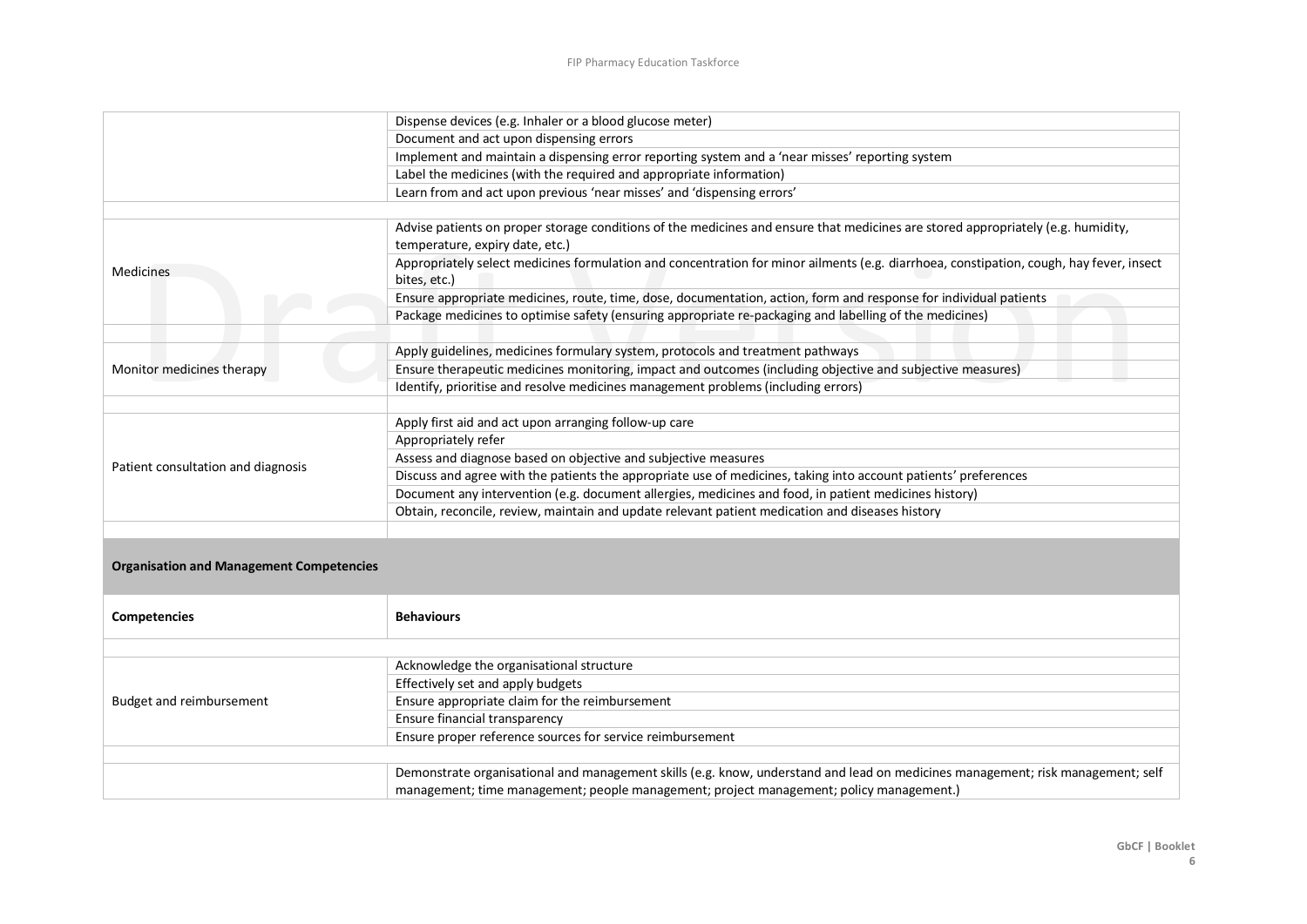| Human Resources management  | Identity and manage human resources and staffing issues                                                                             |
|-----------------------------|-------------------------------------------------------------------------------------------------------------------------------------|
|                             | Participate, collaborate, advise in therapeutic decision-making and use appropriate referral in a multi-disciplinary team           |
|                             | Recognise and manage the potential of each member of the staff and utilise systems for performance management (e.g. carry out staff |
|                             | appraisals)                                                                                                                         |
|                             | Recognise the value of the pharmacy team and of a multidisciplinary team                                                            |
|                             | Support and facilitate staff training and continuing professional development                                                       |
|                             |                                                                                                                                     |
|                             | Identify and implement new services (according to local needs)                                                                      |
| Improvement of service      | Resolve, follow up and prevent medicines related problems                                                                           |
|                             |                                                                                                                                     |
|                             | Access reliable information and ensure the most cost-effective medicines in the right quantities with the appropriate quality       |
|                             | Develop and implement contingency plan for shortages                                                                                |
|                             | Efficiently link procurement to formulary, to push/pull system (supply chain management) and payment mechanisms                     |
| Procurement                 | Ensure there is no conflict of interest                                                                                             |
|                             | Select reliable supplies of high-quality products (including appropriate selection process, cost effectiveness, timely delivery)    |
|                             | Supervise procurement activities                                                                                                    |
|                             | Understand the tendering methods and evaluation of tender bids                                                                      |
|                             |                                                                                                                                     |
|                             | Demonstrate knowledge in store medicines to minimise errors and maximise accuracy                                                   |
|                             | Ensure accurate verification of rolling stocks                                                                                      |
|                             | Ensure effective stock management and running of service with the dispensary                                                        |
|                             | Ensure logistics of delivery and storage                                                                                            |
| Supply chain and management | Implement a system for documentation and record keeping                                                                             |
|                             | Take responsibility for quantification of forecasting                                                                               |
|                             |                                                                                                                                     |
|                             | Address and manage day to day management issues                                                                                     |
|                             | Demonstrate the ability to take accurate and timely decisions and make appropriate judgments                                        |
| Work place management       | Ensure the production schedules are appropriately planned and managed                                                               |
|                             | Ensure the work time is appropriately planned and managed                                                                           |
|                             | Improve and manage the provision of pharmaceutical services                                                                         |
|                             | Recognise and manage pharmacy resources (e.g. financial, infrastructure)                                                            |
|                             |                                                                                                                                     |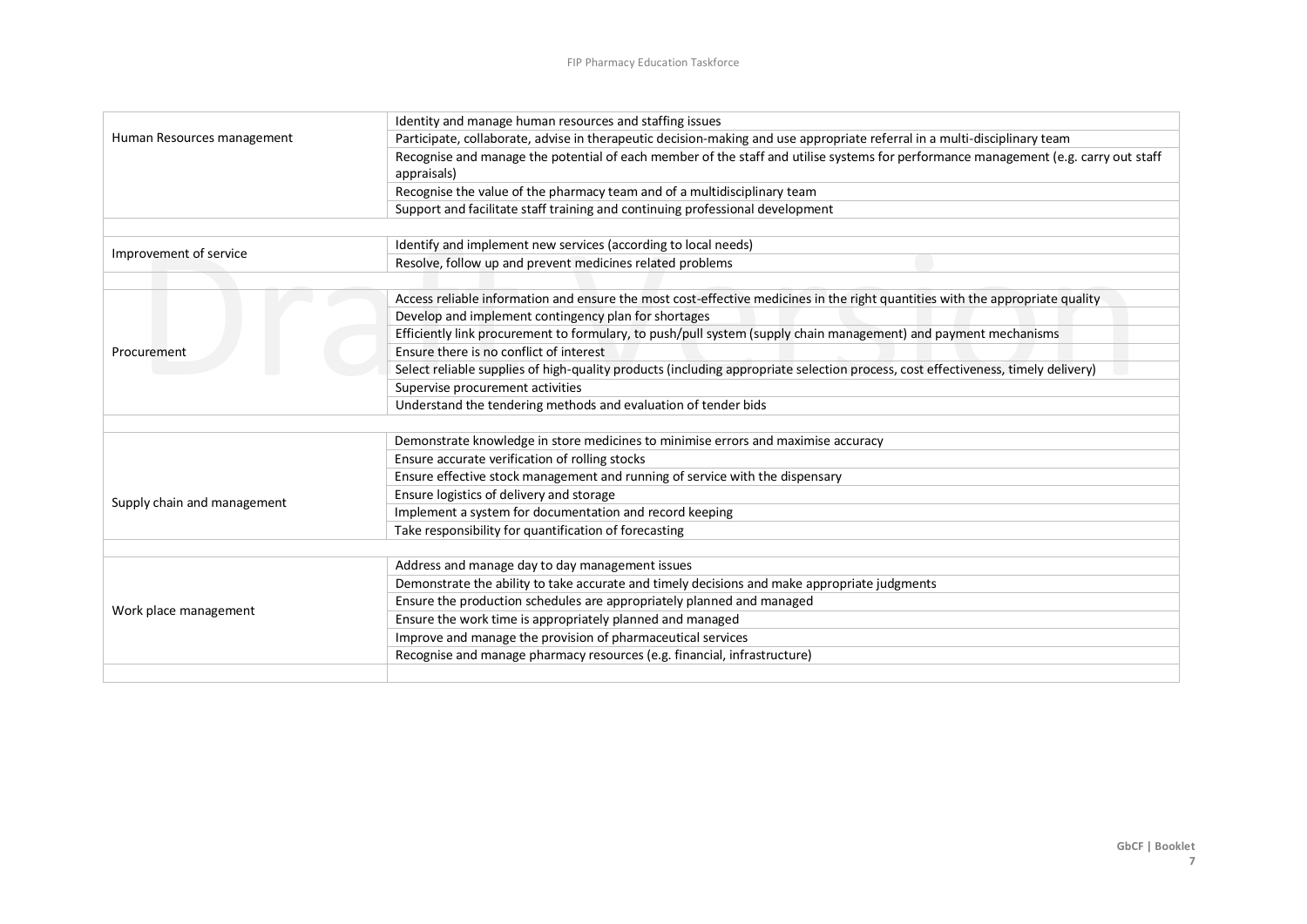**College** 

| <b>Professional/Personal Competencies</b> |                                                                                                                                                                                                                                                                                                                                                                                                                                                                                                                                                                                                                                                                            |  |
|-------------------------------------------|----------------------------------------------------------------------------------------------------------------------------------------------------------------------------------------------------------------------------------------------------------------------------------------------------------------------------------------------------------------------------------------------------------------------------------------------------------------------------------------------------------------------------------------------------------------------------------------------------------------------------------------------------------------------------|--|
| <b>Competencies</b>                       | <b>Behaviours</b>                                                                                                                                                                                                                                                                                                                                                                                                                                                                                                                                                                                                                                                          |  |
| <b>Communication skills</b>               | C.<br>Communicate clearly, precisely and appropriately while being a mentor or tutor<br>Communicate effectively with health and social care staff, support staff, patients, carer, family relatives and clients/customers, using lay<br>terms and checking understanding<br>Demonstrate cultural awareness and sensitivity<br>Tailor communications to patient needs<br>Use appropriate communication skills to build, report and engage with patients, health and social care staff and voluntary services (e.g.                                                                                                                                                          |  |
|                                           | verbal and non-verbal)                                                                                                                                                                                                                                                                                                                                                                                                                                                                                                                                                                                                                                                     |  |
| Continuing Professional Development (CPD) | Document CPD activities<br>Engage with students/interns/residents<br>Evaluate currency of knowledge and skills<br><b>Evaluate learning</b><br>Identify if expertise needed outside the scope of knowledge<br>Identify learning needs<br>Recognise own limitations and act upon them                                                                                                                                                                                                                                                                                                                                                                                        |  |
|                                           | Reflect on performance                                                                                                                                                                                                                                                                                                                                                                                                                                                                                                                                                                                                                                                     |  |
| Legal and regulatory practice             | Apply and understand regulatory affairs and the key aspects of pharmaceutical registration and legislation<br>Apply knowledge in relation to the principals of business economics and intellectual property rights including the basics of patent<br>interpretation<br>Be aware of and identify the new medicines coming to the market<br>Comply with legislation for drugs with the potential for abuse<br>Demonstrate knowledge in marketing and sales<br>Engage with health and medicines policies<br>Understand the steps needed to bring a medicinal product to the market including the safety, quality, efficacy and pharmacoeconomic<br>assessments of the product |  |
|                                           |                                                                                                                                                                                                                                                                                                                                                                                                                                                                                                                                                                                                                                                                            |  |
| Professional and ethical practice         | Demonstrate awareness of local/national codes of ethics<br>Ensure confidentiality (with the patient and other healthcare professionals)<br>Obtain patient consent (it can be implicit on occasion)<br>Recognise own professional limitations<br>Take responsibility for own action and for patient care                                                                                                                                                                                                                                                                                                                                                                    |  |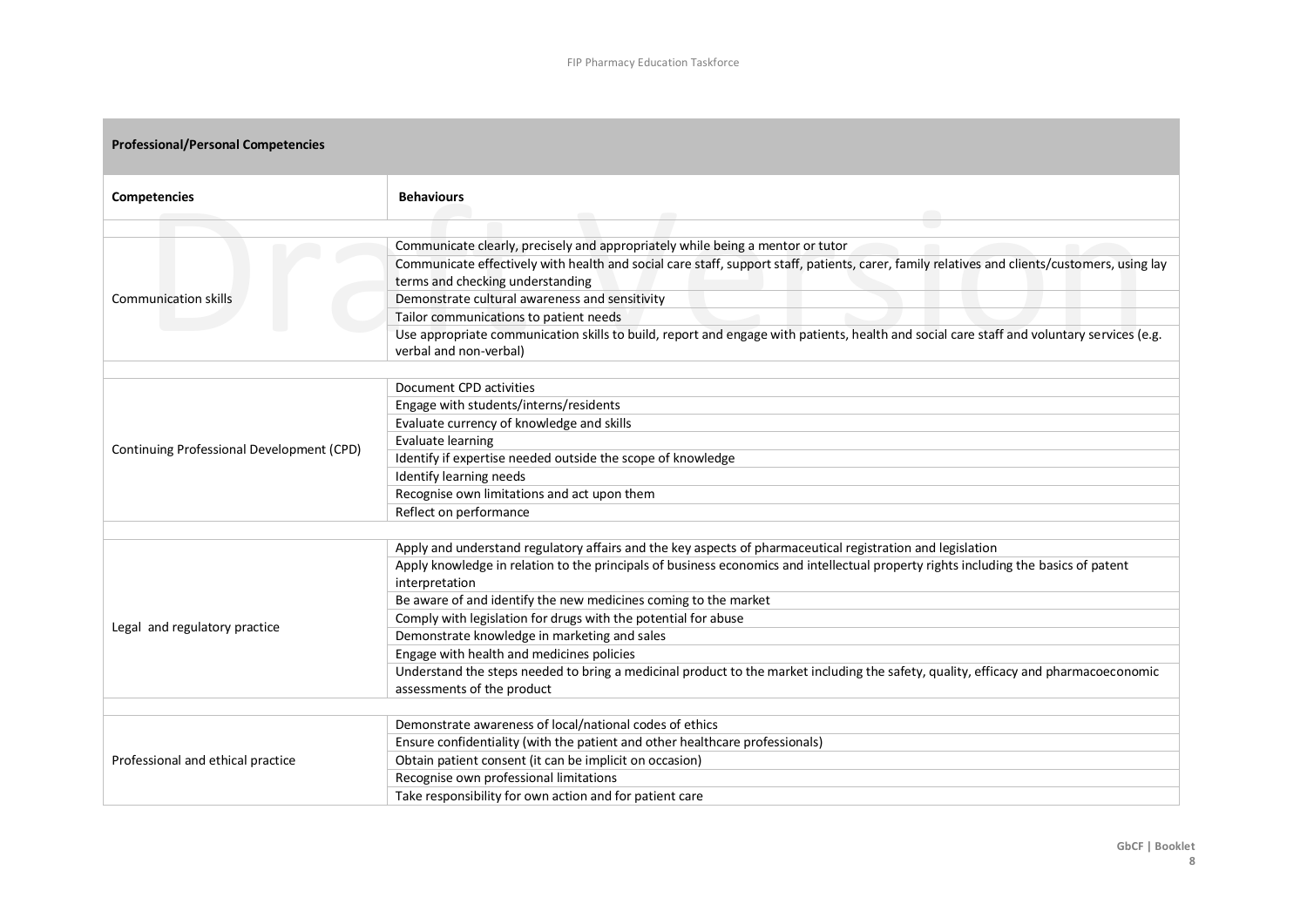| Quality Assurance and Research in the work<br>place | Apply research findings and understand the benefit risk (e.g. pre-clinical, clinical trials, experimental clinical-pharmacological research<br>and risk management) |
|-----------------------------------------------------|---------------------------------------------------------------------------------------------------------------------------------------------------------------------|
|                                                     | Audit quality of service (ensure that they meet local and national standards and specifications)                                                                    |
|                                                     | Develop and implement Standing Operating Procedures (SOP's)                                                                                                         |
|                                                     | Ensure appropriate quality control tests are performed and managed appropriately                                                                                    |
|                                                     | Ensures medicines are not counterfeit and quality standards                                                                                                         |
|                                                     | Identify and evaluate evidence-base to improve the use of medicines and services                                                                                    |
|                                                     | Implement, conduct and maintain a reporting system of pharmacovigilance (e.g. report Adverse Drug Reactions)                                                        |
|                                                     | Initiate and implement audit and research activities                                                                                                                |
|                                                     |                                                                                                                                                                     |
| Self-management                                     | Apply assertiveness skills (inspire confidence)                                                                                                                     |
|                                                     | Demonstrate leadership and practice management skills, initiative and efficiency                                                                                    |
|                                                     | Document risk management (e.g. critical incidents)                                                                                                                  |
|                                                     | Ensure punctuality                                                                                                                                                  |
|                                                     | Prioritise work and implement innovative ideas                                                                                                                      |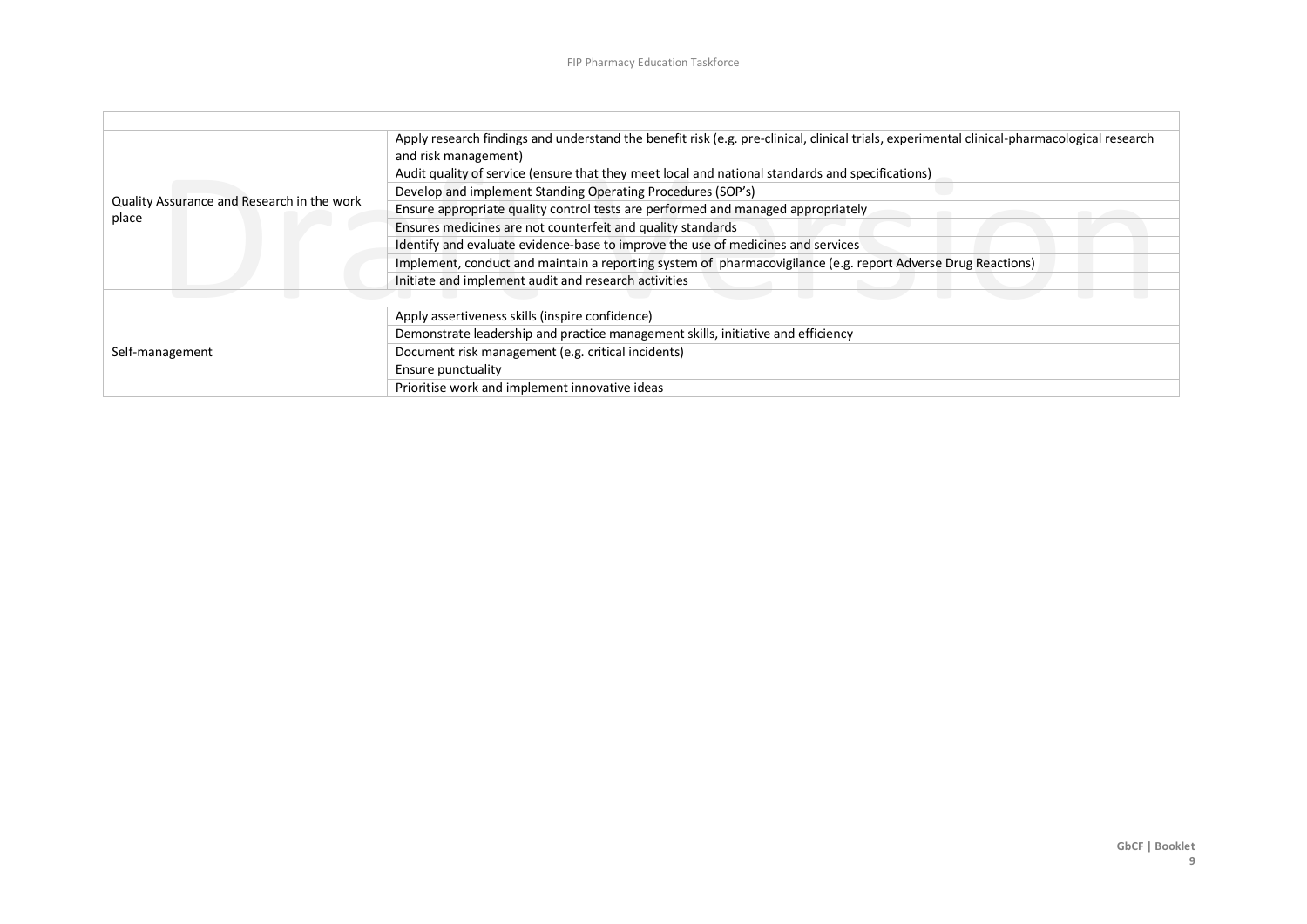# **The Pharmacy Education Taskforce (PET)**

The PET was established in November 2007 with the endorsement of FIP Executive to undertake a collaborative tripartite programme of work (with our UNESCO and WHO partners) formulated in the Pharmacy Education Action Plan 2008 – 2010<sup>19</sup>. The aims of the Action Plan are to support wider efforts to catalyse country level responses to the pharmacy workforce crisis, provide evidence-based guidance and frameworks to facilitate pharmacy education development and capacity to enable the sustainability of a pharmacy workforce relevant to the country needs (Figure 2). This work was conducted using a needs-based approach to education development.



**Figure 2 –** The needs-based education development cycle.

#### **The PET Domains of Activity**

The ability to scale up the pharmacy workforce and further develop pharmacy education is directly related to the overall capacity of the education and training institutions and the corresponding academic workforce. In addition, educational governance and process, and the challenges related to career, education and continued training, underpin attempts to enhance pharmaceutical services provision worldwide. The Taskforce domains for action, as defined by the wider global constituency through the consultation events, are:

- *Vision for pharmacy education*
- *Competency based approaches for developing and sustaining pharmaceutical services*
- Academic and institution capacity (workforce and infrastructure), and
- *Quality Assurance*

## **Global Consultations**

The first FIP Global Pharmacy Education Consultation in 2006 led to the development and remit for the Taskforce, the initial domains for action and recommendations for an action plan. The second consultation in 2007 together with WHO and UNESCO, focused on building consensus for the Action Plan that would seek to facilitate comprehensive pharmacy education and development. A proposal for progressing the Action Plan, in partnership with other agencies, was formulated and implemented. Progress of the first year of the implementation of Action Plan and outcomes of a pilot country case study from Ghana and Zambia were reported at the third consultation in 2008. For the first time, a panel discussion was hosted regarding the challenges of pharmacy education in sub-Saharan Africa. The following year, delegates at the fourth global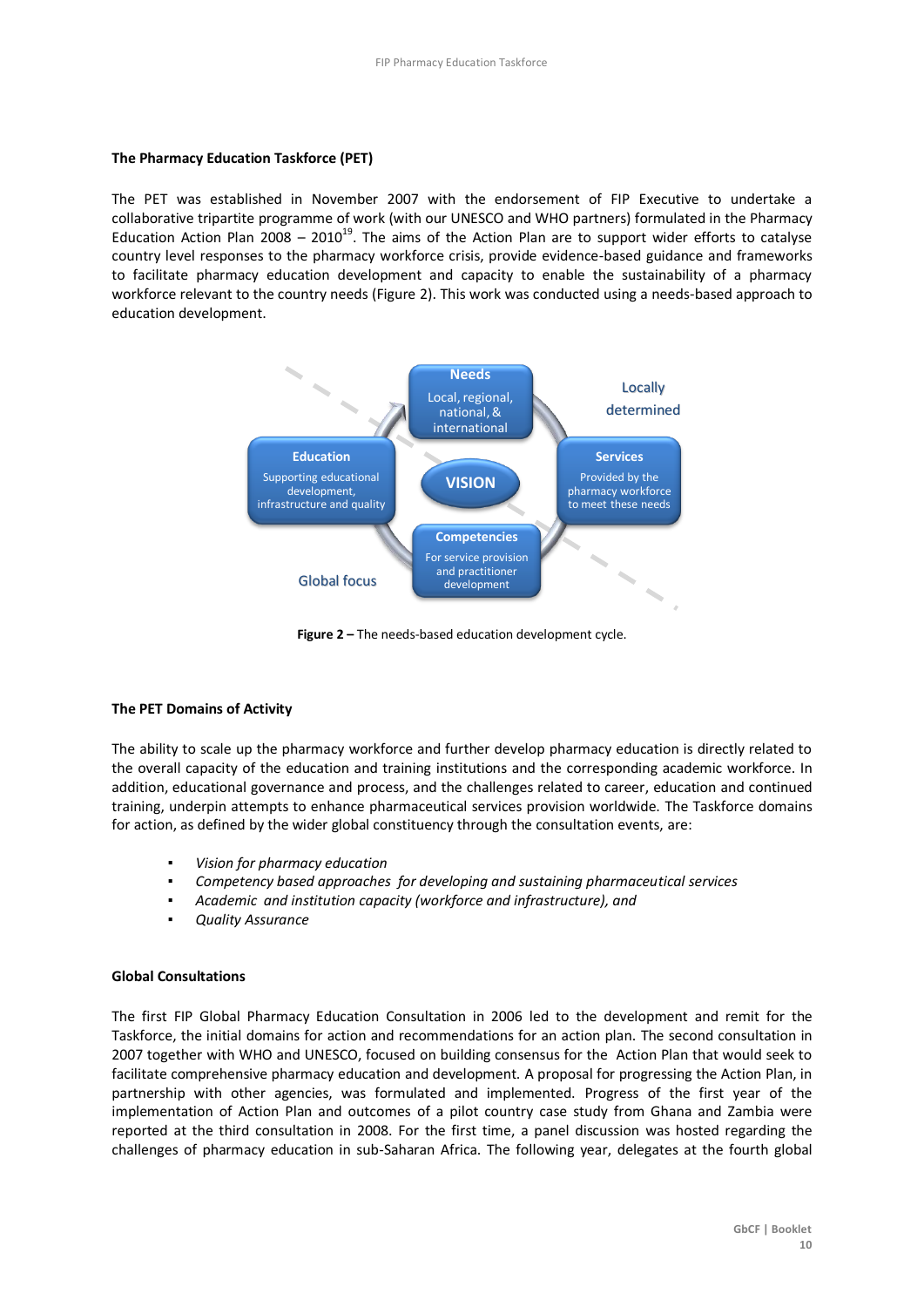consultation decided to expand the remit of the PET with additional domains of action. Further advances were made with the development of a global communications platform for pharmacy education.

The fifth consultation will be held at the 70<sup>th</sup> FIP World Congress in 2010 in Lisbon, Portugal. Here, outcomes of the Action Plan will be presented and discussed, together with new initiatives featuring a UNESCO supported UNITWIN project, a draft global competency framework for educational outcomes and the validation results of the global quality assurance framework. Progress with research on capacity building challenges and the Country Case Study projects will also be outlined.

If you would like more information about the Pharmacy Education Taskforce, please see http://www.fip.org/pharmacy education</u>. To join our online community of practice, please contact [education@fip.org.](mailto:education@fip.org)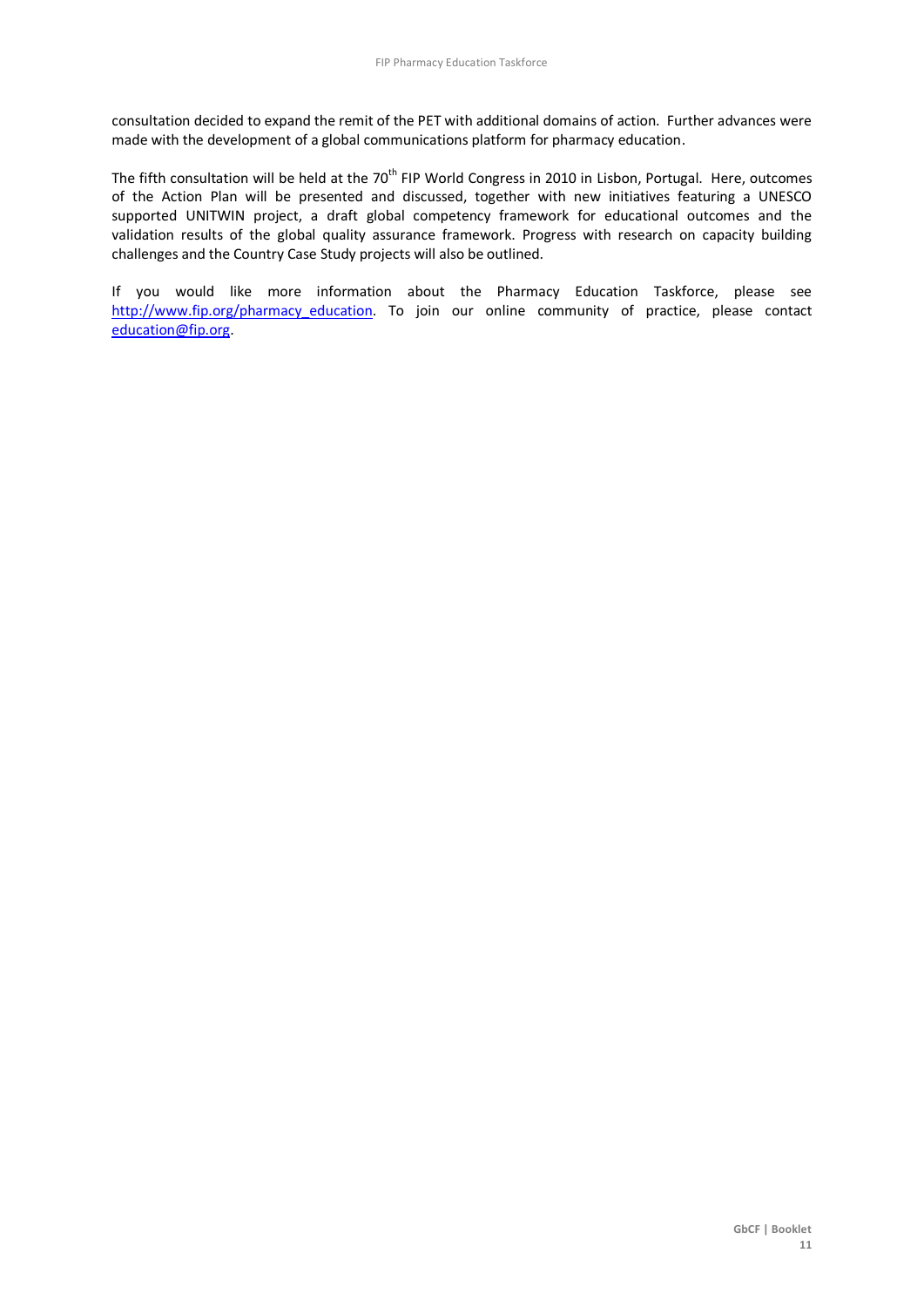#### **Glossary**

**Competency framework –** A complete collection of competencies that are thought to be essential to performance.

**Competencies –** Knowledge, skills, behaviours and attitudes that an individual accumulates, develops, and acquires through education, training, and work experience.

**Compounding -** Preparation, mixing or assembling of a medicine. See manufacturing.

**Continuing Professional Development (CPD) –** The responsibility of individual pharmacists for systematic maintenance, development and broadening of knowledge, skills and attitudes, to ensure continuing competence as a professional throughout their careers.

**Cost-effectiveness –** A financial measure of comparative efficiency of discrete strategies and methods for achieving the same objective.

**Counsel –** To offer an explanation of the purpose of the prescribed medicines; proper administration, including length of therapy, special directions for use, proper storage, and refill instructions; information on common adverse effects, potential interactions, and contraindications to the use of the medicines; and guidance on steps to take given specific outcomes.

**Cultural awareness and sensitivity –** Customs, values, and norms of societies which affects health systems dynamics, including gender, language and residence.

**Dispensing –** To label from stock and supply a clinically appropriate medicine to a patient or caregiver and to advise on safe and effective use.

**'Dispensing Error'** - Any situation where wrong, or incomplete medicine or medicinal device or one which was incorrectly labelled which may or may not have caused harm to a patient, was given to a patient.

**Evidence-Based practice –** Using good quality evidence to make sound clinical decisions.

**Good manufacturing practice (GMP) -** The part of quality assurance that ensures that products are consistently produced and controlled to the standards appropriate to their intended use and as required in the marketing authorisation.

**Health literacy –** The ability to read, understand and use healthcare information to make decisions and follow instructions for treatment.

**Innovation –** The translation of ideas into new or improved services, processes, or systems.

**Labelling -** Identification of a pharmaceutical product, which includes the following information, as appropriate: name; API(s), type and amount; batch number; expiry date; special storage conditions or handling precautions; directions for use, warnings and precautions; names and addresses of the manufacturer and/or the supplier.

**Manufacturing –** Manufacture of medicinal active substances to be used for their pharmacological properties in pharmaceuticals and medical products. Includes – (1) manufacturing biological and medicinal products; (2) processing (i.e., grading, grinding, and milling) botanical medicines and herbs; (3) isolating active medicinal principals from botanical medicines and herbs; and (4) manufacturing pharmaceutical products intended for internal and external consumption in such forms as ampoules, tablets, capsules, vials, ointments, powders, solutions, and suspensions.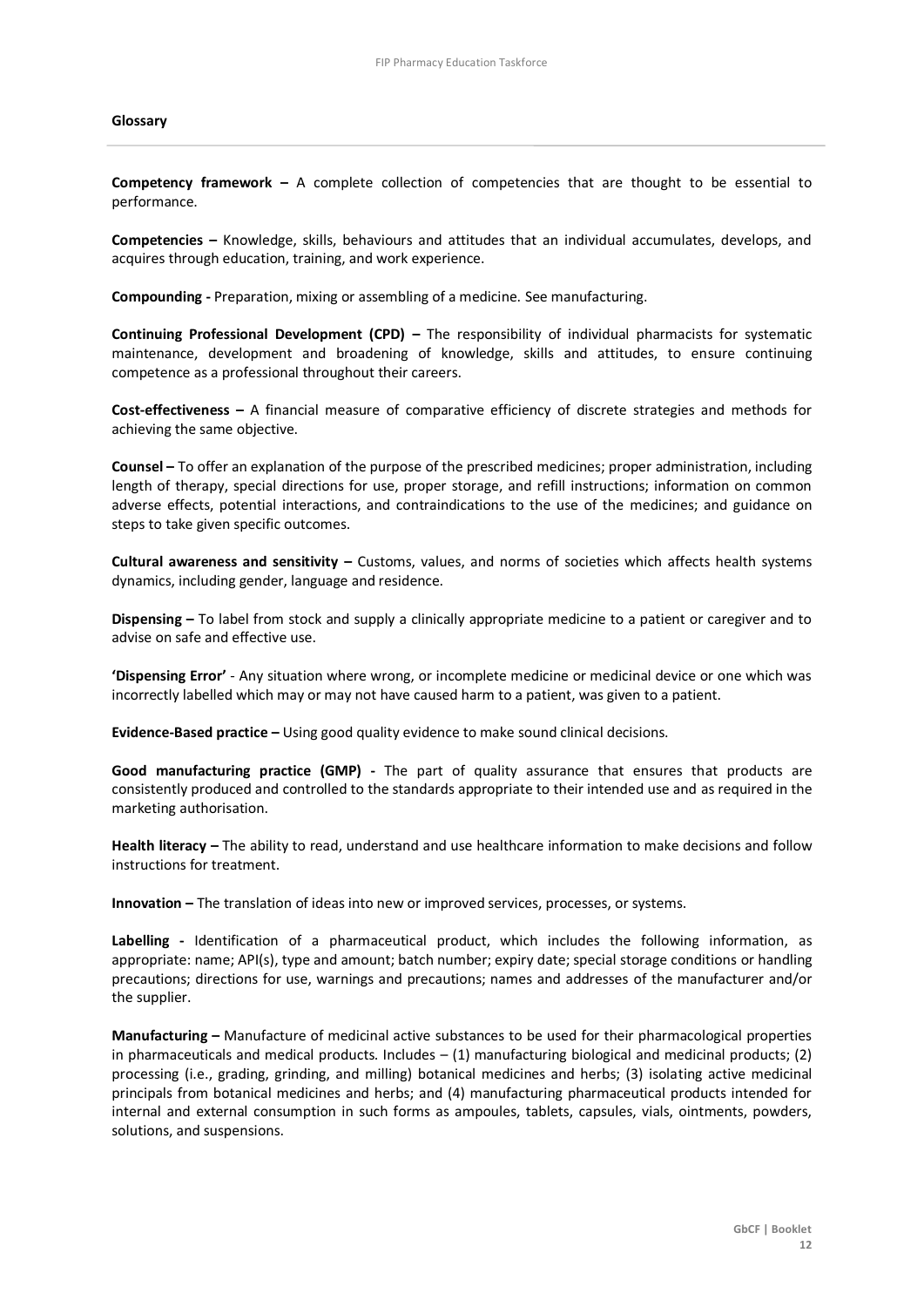**Minor ailments –** Conditions which have no significant health risk to the patient are usually self-limiting and frequently become resolved without medication. Such as diarrhoea, constipation, cough, hay fever, insect bites, etc.

**'Near misses' -** Any situation where wrong or incomplete medicine, medicinal device or one which was incorrectly labelled which may or may not have caused harm to a patient, would have been given to the patient if an intervention had not been made.

**Performance –** An effective and persistent observable behaviour. What an individual actually does as opposed to what they can do.

**Performance management –** Process of optimising productivity and quality of work of the workforce.

**Pharmaceutical Care –** The responsible provision of medicines therapy for the purpose of achieving definite outcomes, to improve patient's quality of life.

**Pharmaceutical Public health** - Public health activities carried out by pharmacists to protect the health of populations, such as disease prevention and control and promotion of healthy lifestyles.

**Pharmacovigilance –** Detection, assessment, understanding and prevention of adverse effects arising from medicines use.

**Procurement –** The processes involved in identifying and securing adequate supplies of medicines at affordable prices with an appropriate standard of quality. It includes all activities related to the management of the medicines supply chain.

**Pull system -** Supply chain driven by demand (orders and consumption).

**Push system -** Supply chain driven by forecasts of demand.

**Quality assurance –** A system of processes and assessments in pharmaceutical manufacturers to ensure quality and integrity of pharmaceutical and medical products.

**Standing Operating Procedures (SOP's)** - A specific set of procedures to be followed routinely.

**Team –** The staff (pharmacy or multidisciplinary) or care group with which the pharmacist works most closely.

**Therapeutic monitoring –** The regular measurement of serum levels of medicines requiring close 'titration' of doses in order to ensure that there are sufficient levels in the blood to be therapeutically effective, while avoiding potentially toxic excess.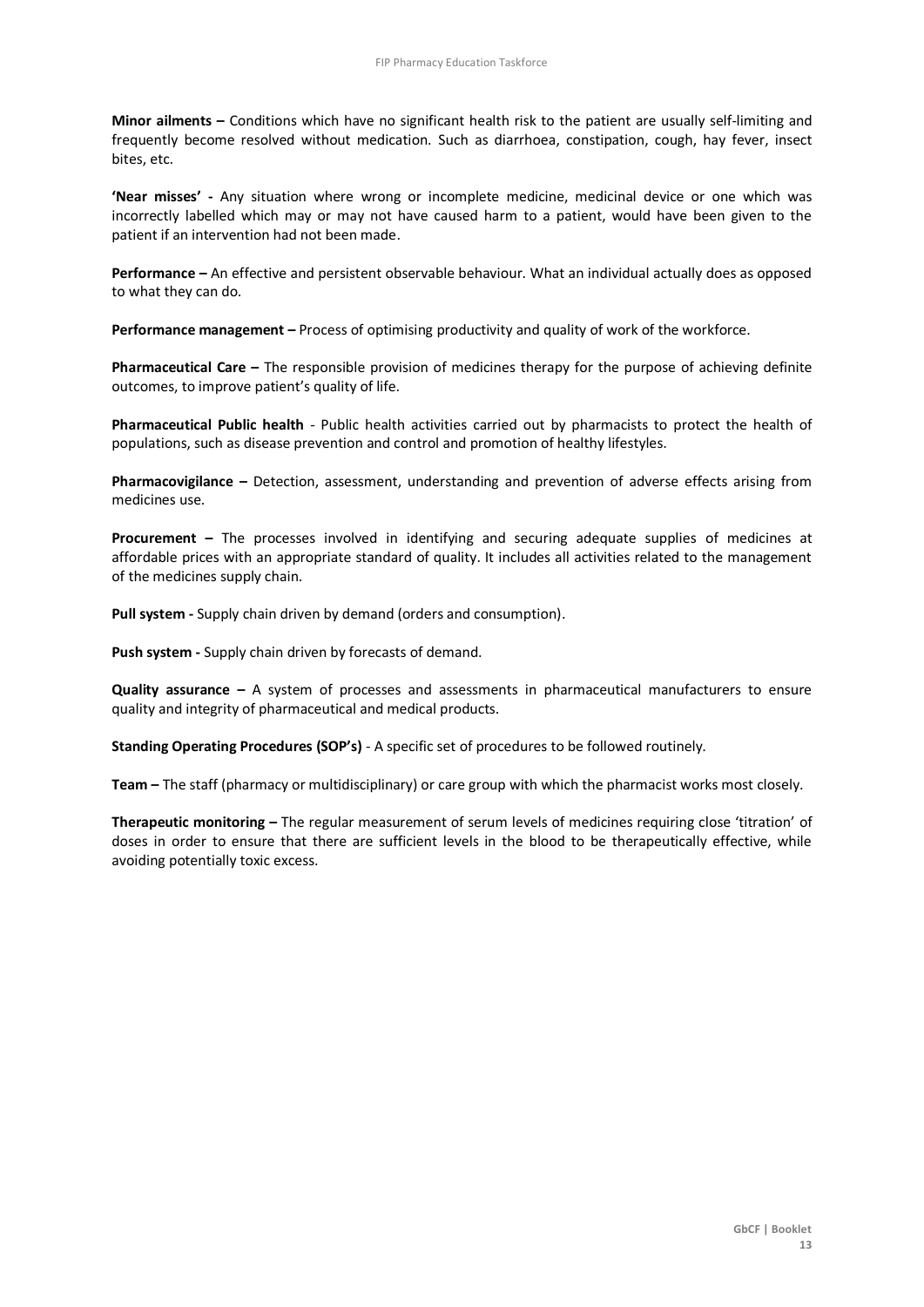# **Reference List**

- 1. **Coombes I., Avent M., Cardiff L., Bettenay K., Coombes J., Whitfield K., Stokes J., Davies G., Bates I.**  Improvement in Pharmacist's Performance Facilitated by an Adapted Competency-Based General Level Framework. *J. Pharmacy Practice and Research* 2010; **40** (2): 111-118.
- 2. **Bates I, McRobbie D, Davies G, Webb D.** Why we need a defined career structure in place of informal progression. The Pharmaceutical Journal. 2004; 272: 283
- 3. **Bruno, A., Bates, I., Brock T and Anderson C.** Towards a Global Competency Framework. *Am. J. Pharm. Educ.* 2010; **74** (3) Article 56.
- 4. **Bates I., Bruno A.** Competence in the Global Pharmacy Workforce. A discussion paper. *Int.Pharm.J*. 2009, **23**: 30-33
- 5. **Hill L., Delafuente J., Sicat B.,** *et al***.** Development of a Competency-Based Assessment Process for Advanced Pharmacy Practice Experiences. American Journal of Pharmaceutical Education. 2006; 70(1): 1-11
- 6. **Mills E., Farmer D., Bates I.,** *et al***.** The General Level Framework Use in Primary Care and Community Pharmacy to Support Professional Development. International Journal of Pharmacy Practice. 2008; 16: 325-31
- 7. **Malson G**. Global agreement reached for the future of hospital pharmacy. Hospital Pharmacist. 2008; 15: 296
- 8. Competency Development and Evaluation Group. General Level Framework, a Framework for Pharmacist Development in General Pharmacy Practice. October 2007. Available at [http://www.codeg.org/fileadmin/codeg/pdf/glf/GLF\\_October\\_2007\\_Edition.pdf](http://www.codeg.org/fileadmin/codeg/pdf/glf/GLF_October_2007_Edition.pdf)
- 9. International Pharmaceutical Federation. FIP Global Conference on the Future of Hospital Pharmacy, Final Basel Statements. December 2008. Available at <http://www.fip.org/files/congress/globalhosp2008/Final%20Basel%20Statements%2012-4-08%20Formatted.pdf>
- 10. National Association of Pharmacy Regulatory Authorities. Model Standards of Practice for Canadian Pharmacists. 2003. Available at [http://cpe.pharmacy.dal.ca/Files/model\\_standards\\_of\\_practice\\_for\\_Canadian\\_Pharmacists.pdf](http://cpe.pharmacy.dal.ca/Files/model_standards_of_practice_for_Canadian_Pharmacists.pdf)
- 11. **Nyoni J., Bwalya C., Hazemba O.** Background paper on Human Resources Development. Republic of Zambia, Ministry of Health. 1996; 26-28 & 53-57
- 12. Pharmaceutical Society of Australia. Competency Standards for Pharmacists in Australia 2003. 2003. Available at <http://www.psa.org.au/site.php?id=1123>
- 13. Pharmacy Council of New Zealand. Competency Framework for the Pharmacy Profession. August 2006. Available as update version 2009 at - [http://www.pharmacycouncil.org.nz/cms\\_show\\_download.php?id=136](http://www.pharmacycouncil.org.nz/cms_show_download.php?id=136)
- 14. Thai Pharmacy Council. Standard criteria for pharmacy practitioners 2002. Bangkok: Thai Pharmacy Council. 2002
- 15. The Council on Credentialing in Pharmacy. Scope of Contemporary Pharmacy Practice: Roles, Responsibilities, and Functions of Pharmacists and Pharmacy Technicians. A Resource Paper of the Council on Credentialing in Pharmacy. 2009 Available at [http://www.pharmacycredentialing.org/ccp/Contemporary\\_Pharmacy\\_Practice.pdf](http://www.pharmacycredentialing.org/ccp/Contemporary_Pharmacy_Practice.pdf)
- 16. The Omnibus Budget Reconciliation Act of 1990. Pub. L. no. 101-508, 104 Stat 1388, § 4401.
- 17. World Health Organisation. A Model Quality Assurance System for Procurement Agencies, Interagency Guidelines. 2007
- 18. World Health Organisation. Operational principles for good pharmaceutical procurement. Essential Drugs and Medicines Policy, Interagency Pharmaceutical Coordination Group. Geneva, 1999
- 19. **FIP, UNESCO, & WHO**. Pharmacy Education Taskforce, Action Plan 2008-2010.